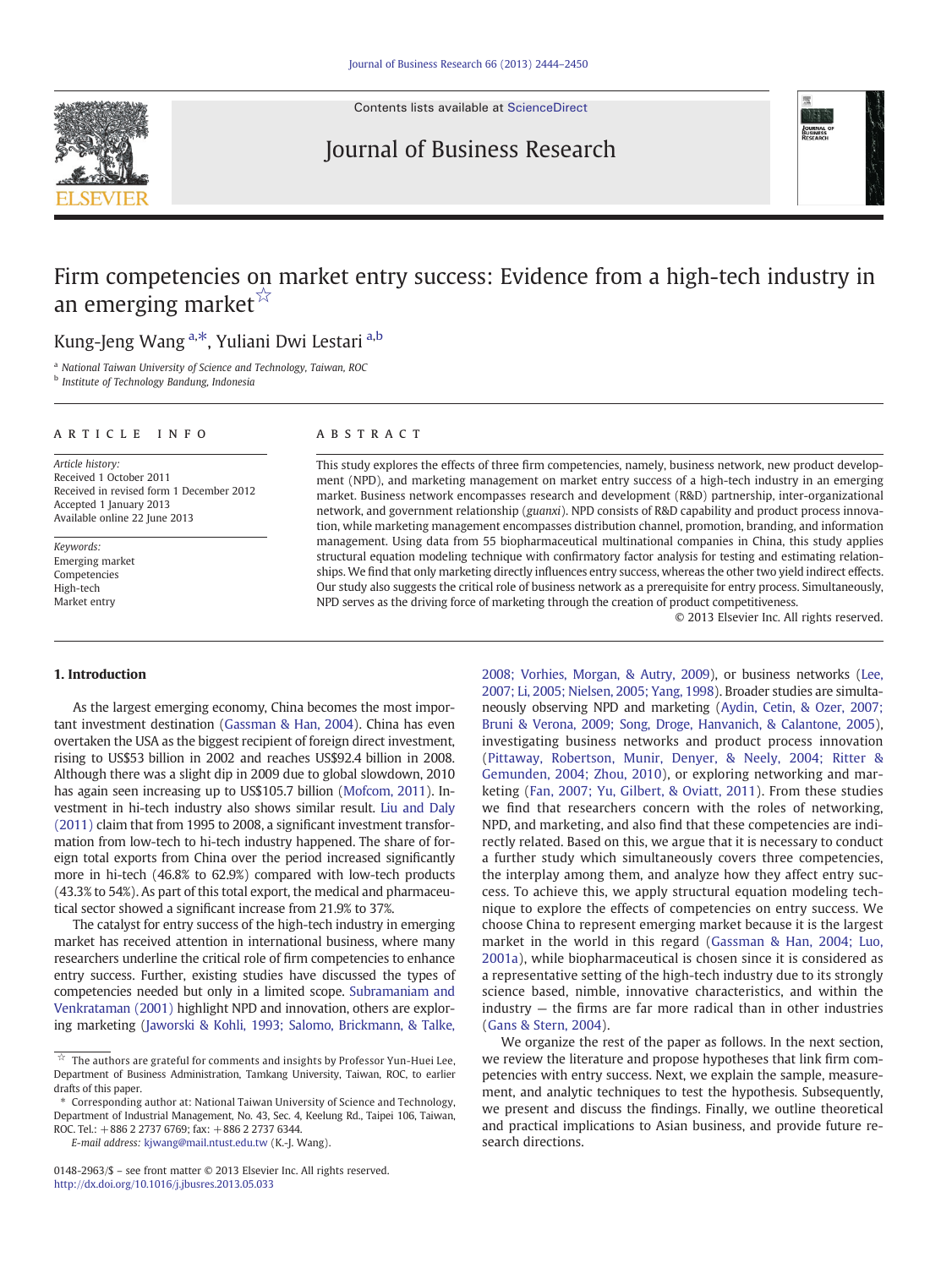### 2. Theory and hypothesis

#### 2.1. Firm competencies and market entry success

The mechanism of how competencies can drive entry success can be regarded in two perspectives. The resource based view suggests that competencies are catalysts to asset accumulation, which underpins the competitive advantages ([Verdin & Williamson, 1994](#page--1-0)), contributes to value, and acts as a gateway to new markets [\(Coates &](#page--1-0) [McDermott, 2002; Hamel, 1994](#page--1-0)), while the industrial organization underlines that entry success is influenced by the firm's ability to acquire resources and capabilities ([Robinson & McDougall, 2001\)](#page--1-0) which can accumulate firm strength and reduce entry barriers ([Pehrsson,](#page--1-0) [2004; Porter, 1980\)](#page--1-0).

As mentioned earlier, in this study we explore the relationship of three competencies to entry success. To identify the measure items we combine two frameworks of structural indicator [\(Verdin & Williamson,](#page--1-0) [1994](#page--1-0)) and entry barrier factors [\(Luo, 2001a\)](#page--1-0), adopt supporting publications, and then followed by in depth-interview and focus group discussion (FGD) to validate the measure items. The in depth-interview and FGD were conducted between 2009 and 2010 by involving 13 experts in China from various firms (i.e., pharmaceutical manufacturing, association, and business consulting). Following these processes, we find that NPD is captured by R&D and product process innovation. Marketing management is measured by distribution channel, marketing promotion, branding, and information management. Business network encompasses R&D partnership, inter-organizational network, and government relationship (guanxi).

Then how do we measure market entry success? Most previous studies underline financial performances such as profit and revenue [\(Osland & Cavusgil, 1996](#page--1-0)). However, [Yang \(1998\)](#page--1-0) defines success from non-financial performances. The logic behind this idea is that multinational companies (MNCs) have different goals and expectations at a certain time, and they come with both success and war stories of their China operations. Evidence from in-depth interview and FGD shows that it takes 10 to 15 years to obtain profit, thus in the early stage of entry process, MNCs perceive success from their non-financial performances. With this understanding, we adopt [Pan](#page--1-0) [and Chi \(1999\)](#page--1-0) who identify three entry success measures. First, timing affects profitability in China. The early movers are locked in strategic advantageous positions and apparently capable of sustaining this advantage. The late entrants have to fight an uphill battle to gain a market position [\(Pan & Chi, 1999; Robinson, Fornell, & Sullivan,](#page--1-0) [1992\)](#page--1-0). In this regard, we identify that early entrant yields better performance and vice versa. Second, the choice of entry mode is addressed. Before China joined the World Trade Organization in 2001, most MNCs enter China through joint ventures (JVs) with local firms, and gain higher profitability. This situation changed dramatically after 2001. In 2009, the proportion between wholly foreign-owned enterprises (WFOEs) and JVs is 80–20 [\(Mofcom, 2011\)](#page--1-0). Moreover, when firms have high levels of R&D capability, full ownership will better protect the proprietary technology from theft by local rivals [\(Chiao, Lo, &](#page--1-0) [Yu, 2010](#page--1-0)). In this regard, we define that WFOE yields highest performance. Third, location advantage in China is important. [Pan and Chi](#page--1-0) [\(1999\)](#page--1-0) underline three municipalities, namely, Beijing, Shanghai, and Tianjin, as more profitable than other locations. However, experts reveal that current competition in those cities has intensified, which triggered MNCs to expand in other smaller cities. Based on this, we use market coverage instead of location advantage, where wider market coverage leads to a higher performance ([Wallace, Johnson, & Umesh,](#page--1-0) [2009](#page--1-0)).

#### 2.2. New product development competence

NPD competence is described as the firm's ability in identifying the needs of new products, translating them into technical specifications, and producing the final product [\(Aydin et al., 2007\)](#page--1-0). In biopharmaceutical, this is critical with some reasons. First, the industry is challenged to discover and develop new products, and needs to build credibility in novel areas such as cell biology, molecular genetics, and medicine delivery [\(Khilji, Mroczkowski, & Bernstein, 2006\)](#page--1-0). Second, product development and process innovation have a key function in the transition of products from bench to market, where these competencies positively drive firm development speed [\(Ritter & Gemunden, 2003, 2004;](#page--1-0) [Salomo et al., 2008](#page--1-0)), and contribute to firm renewal ([Danneels, 2002](#page--1-0)). Third, it takes longer time to develop biopharmaceutical products (about 15 years) from scientific discovery to commercialization, than traditional pharmaceutical, thus the ability to design effective and efficient NPD is critical to reduce costs ([Dimasi & Grabowski, 2007\)](#page--1-0). Further, firms with NPD competence in developing unique medicines and possess strong internal R&D, enjoy greater international entry success [\(Yeoh & Roth, 1999](#page--1-0)). This finding leads to our first hypothesis:

Hypothesis 1. When a high-tech firm enters emerging markets, the new product development competence of the firm positively affects the market entry success of the firm.

#### 2.3. Marketing management competence

[Joshi \(2005\)](#page--1-0) defines marketing management as a process in managing the practical application of marketing techniques, resources and activities of a firm, while [Kotler and Andreasen \(1996\)](#page--1-0) specifically define marketing as the process of planning, executing programs designed to create, build, and maintain beneficial exchange relationships with target markets for satisfying individual and organizational objectives, where it helps firms take a pro-active attitude to do business and be responsive to customer needs and market changes [\(Kohli &](#page--1-0) [Jaworski, 1990\)](#page--1-0). In high-tech sector, many publications overemphasize key innovation outcomes which are related to R&D performance ([Luca,](#page--1-0) [Veroma, & Vicari, 2010\)](#page--1-0). However, to deploy successfully firms need to develop marketing capabilities that enable them to deliver repeatedly the desired benefit bundles to customers [\(Vorhies et al., 2009](#page--1-0)). Previous studies show that marketing has a positive impact on market success [\(Jaworski & Kohli, 1993; Salomo et al., 2008](#page--1-0)). Specifically, it enables the realization of the firm's strategies (i.e., differentiation, cost, and product market), which leads to increased market and financial performance. At project level, marketing competence is useful in the final positioning and launch of the medicines, contributes to knowledge related to the opportunity of the potential candidate molecule, and identifies the right technological avenue [\(Bruni & Verona, 2009](#page--1-0)). These lead to our second hypothesis:

Hypothesis 2. When a high-tech firm enters emerging markets, the marketing management competence positively affects the market entry success of the firm.

#### 2.4. Business network competence

Business networking is a socioeconomic activity by which groups of like-minded business people recognize, create, or act upon business opportunities [\(Osterle, Fleisch, & Alt, 2001](#page--1-0)). In biopharmaceutical, networks are vital to discover opportunities, test ideas, garner resources for the formation of new organizations, and enable firm to establish and use relationships with other organizations ([Ritter & Gemunden,](#page--1-0) [2004](#page--1-0)). High-tech industries form two types of partnerships through networking, which are partnership and sponsorship-based linkages [\(Lee,](#page--1-0) [Lee, & Pennings, 2001\)](#page--1-0). Under partnership-based scheme, we identify two types of partnership. First, the R&D partnership represents the relationship between firms and academic [\(Wang, Hong, Marinova, & Zhu,](#page--1-0) [2008](#page--1-0)). Firms compete on the basis of accessing a unique and valuable research-based knowledge, which makes it crucial to have appropriate sufficient returns from R&D-related investments ([Erden, Kroh, Nytorp,](#page--1-0)